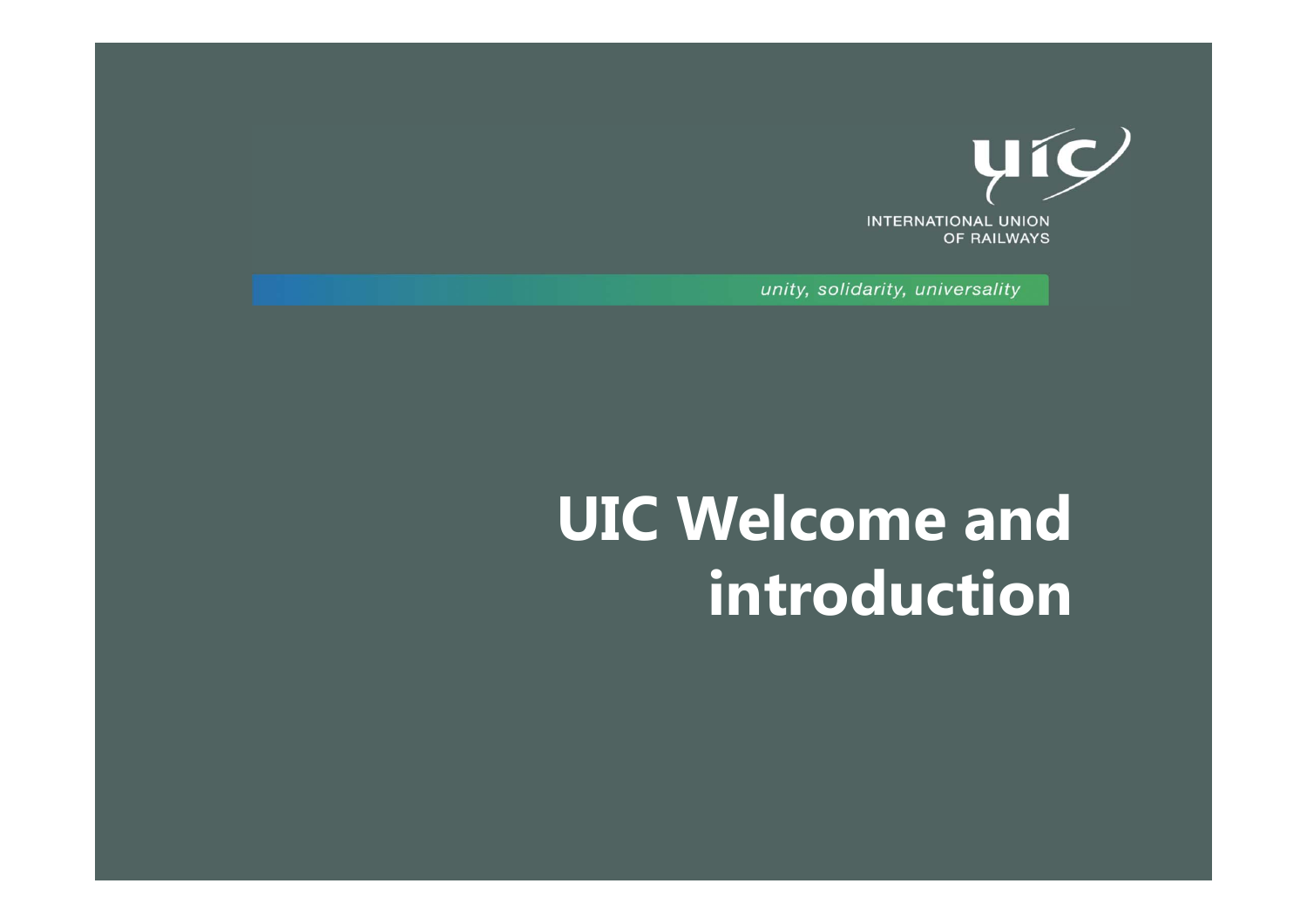### **UIC, <sup>a</sup> long history at the service of member railways and international railway cooperation**



**1921 Intergovernmental (diplomatic) conference in Portorose, Italy**

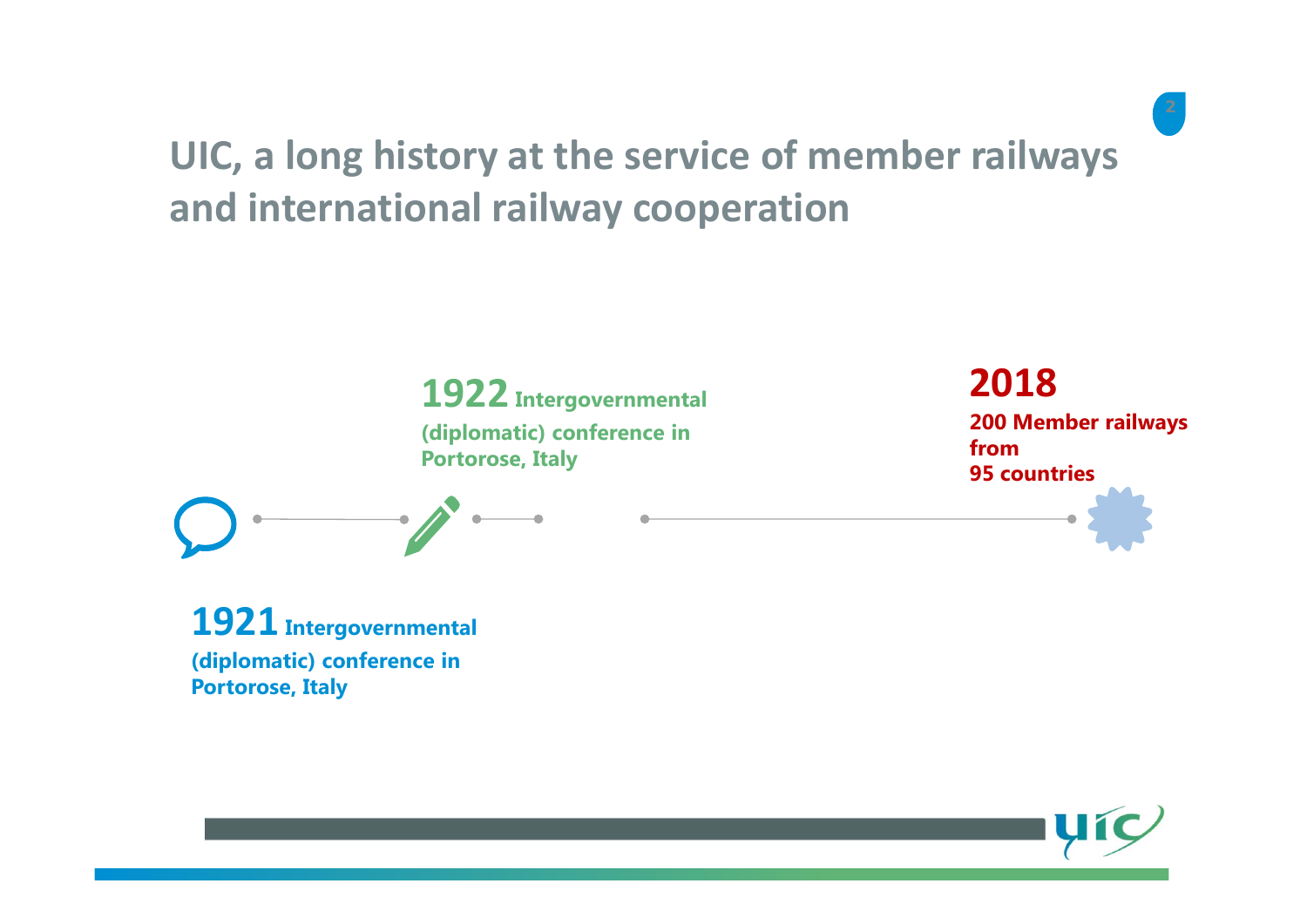# **UIC today**



| 200<br>members in<br><b>95 countries</b> | 3,000<br><b>billion</b><br>passenger<br>kilometres  | 10,000<br><b>billion tonnes</b><br>kilometres                                                                  | million<br>kilometres of<br><b>lines</b>       |
|------------------------------------------|-----------------------------------------------------|----------------------------------------------------------------------------------------------------------------|------------------------------------------------|
| million rail<br>personnel                | <b>Cooperation</b><br>with over 100<br>institutions | 700<br><b>UIC Leaflets -</b><br><b>New</b><br><b>International</b><br><b>Railway</b><br><b>Standards (IRS)</b> | 85<br>congresses,<br>conferences,<br>workshops |

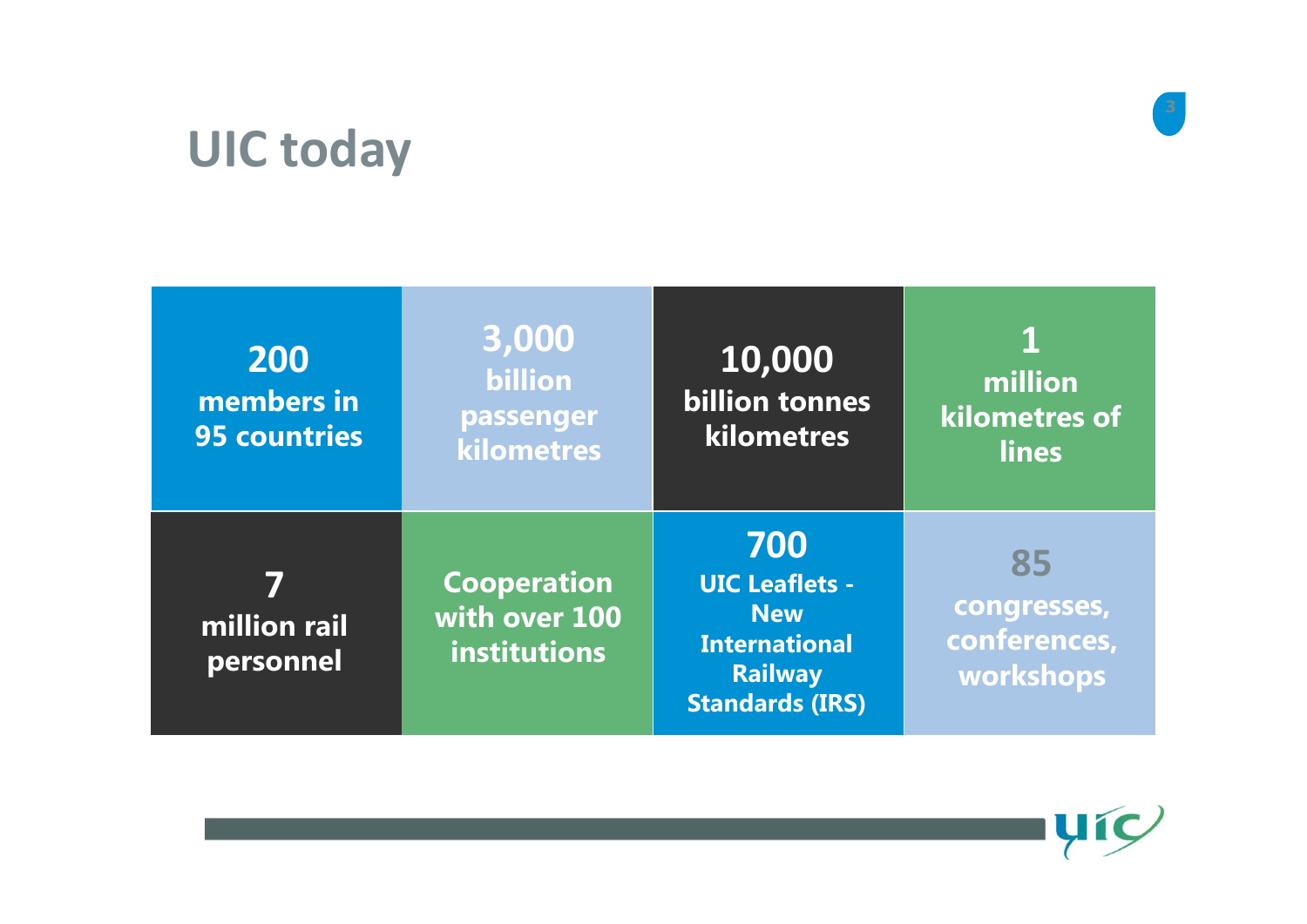### **UIC, its missions**

**Promoting the development of rail transport at world level STANDARDISATION in order to meet challenges of mobility and sustainable development**

#### **KEY CHALLENGES IN TERMS OF**

**INNOVATION**

**TRANSMISSION**

**DISSEMINATION**

**STRATEGIC ADVICE**

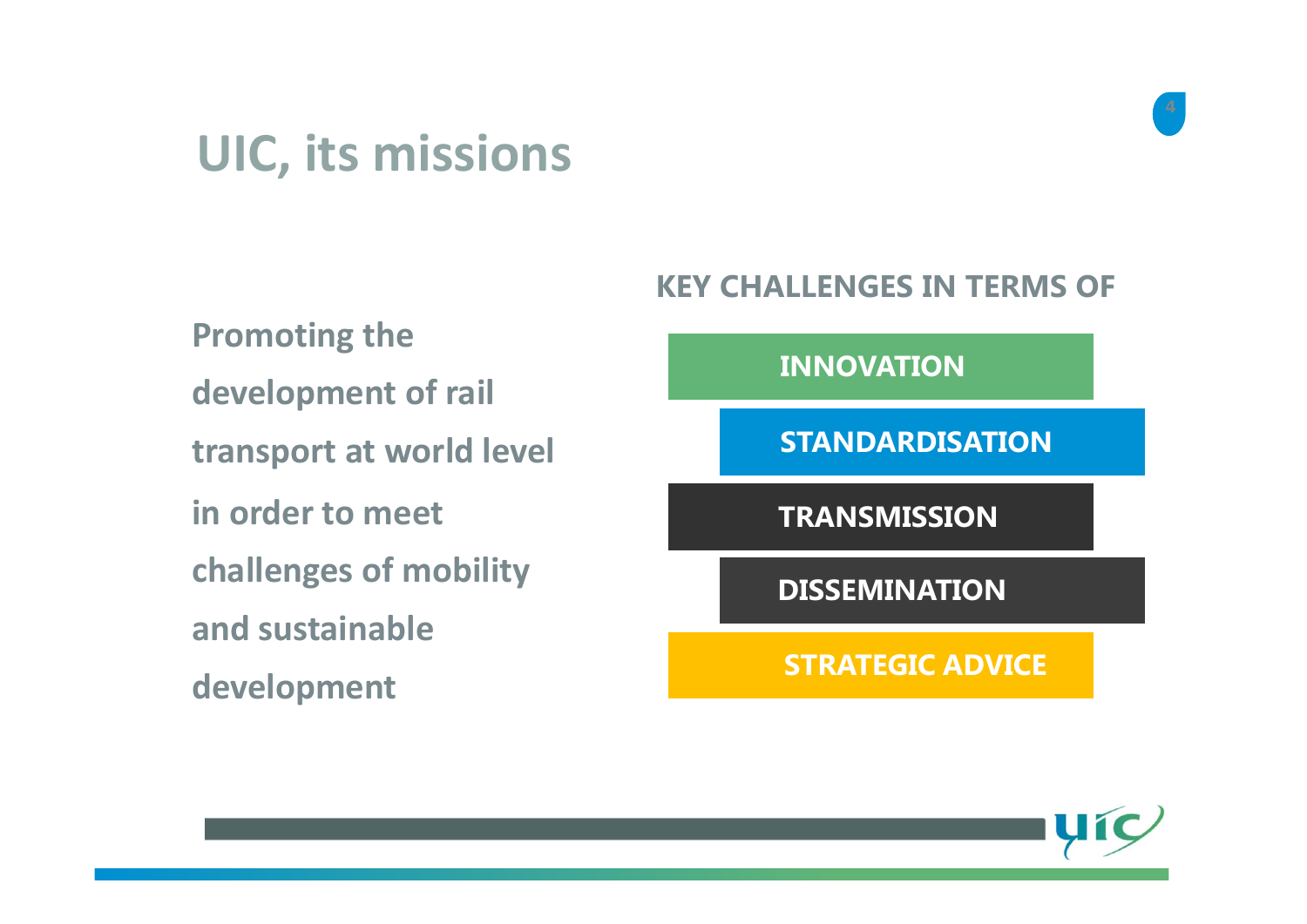

### *FV : Safety and security supporting the activities : freight, passenger, infrastructure*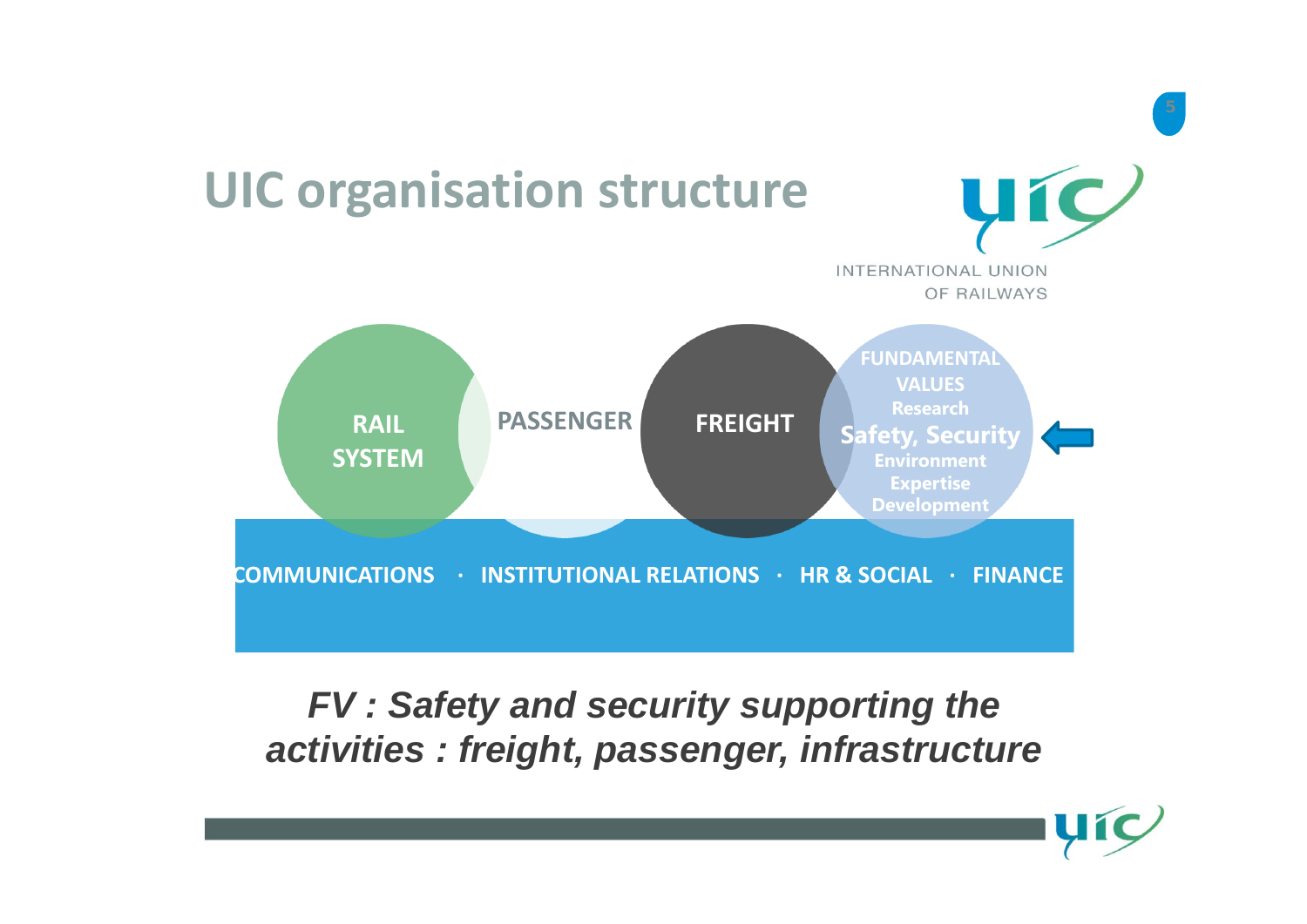## **UIC Security Platform incl. WG**



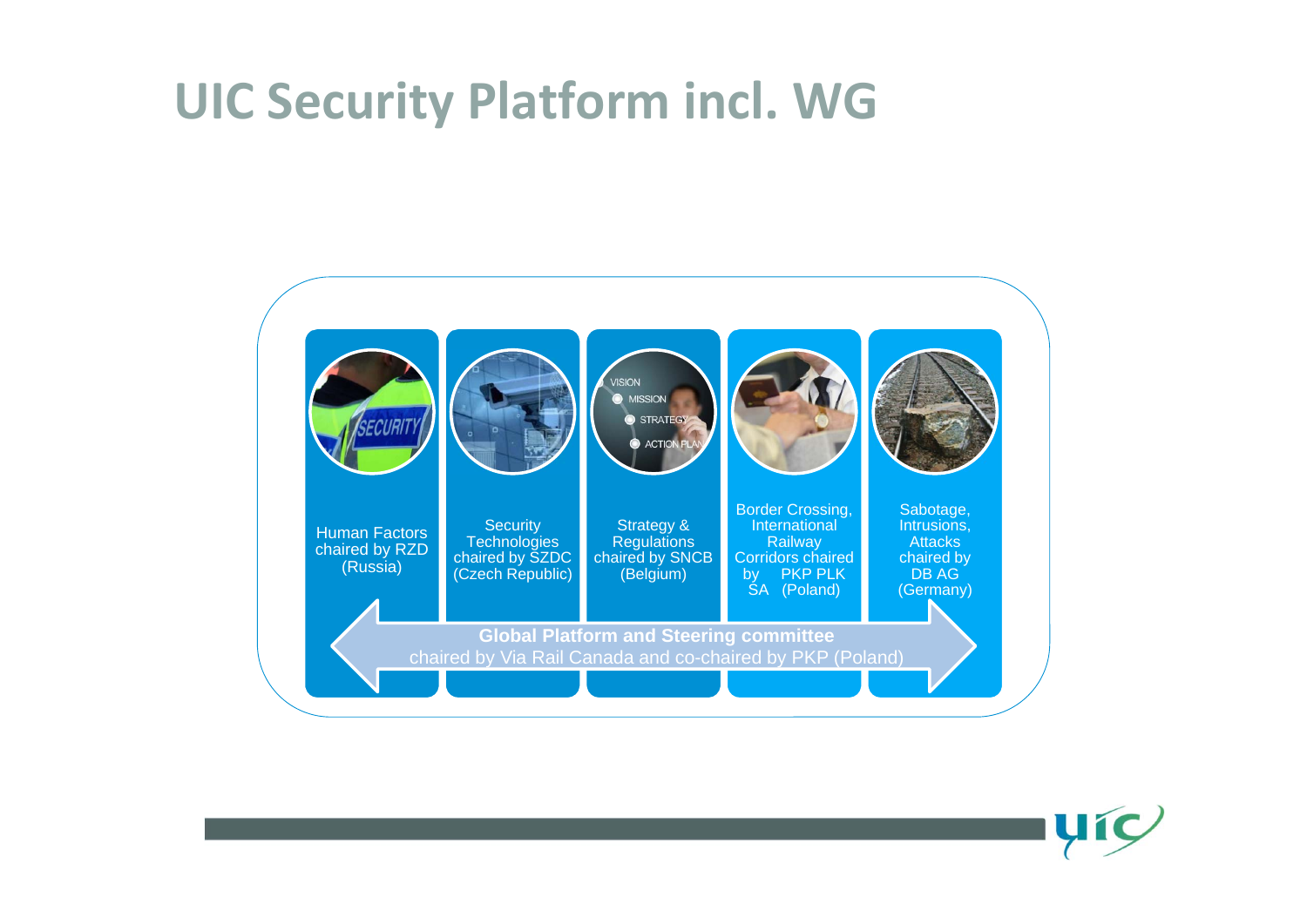### **UIC security platform 2 annual events**

- $\blacksquare$  **Security week in June**
	- $\bullet$ • 1 day on Terrorism/ Cybersecurity
	- $\bullet$ • 1 Security awareness day
	- $\bullet$ • 1 day on UIC security activities
- $\overline{\phantom{a}}$ **Annual security congress – 16‐18/10/2018**







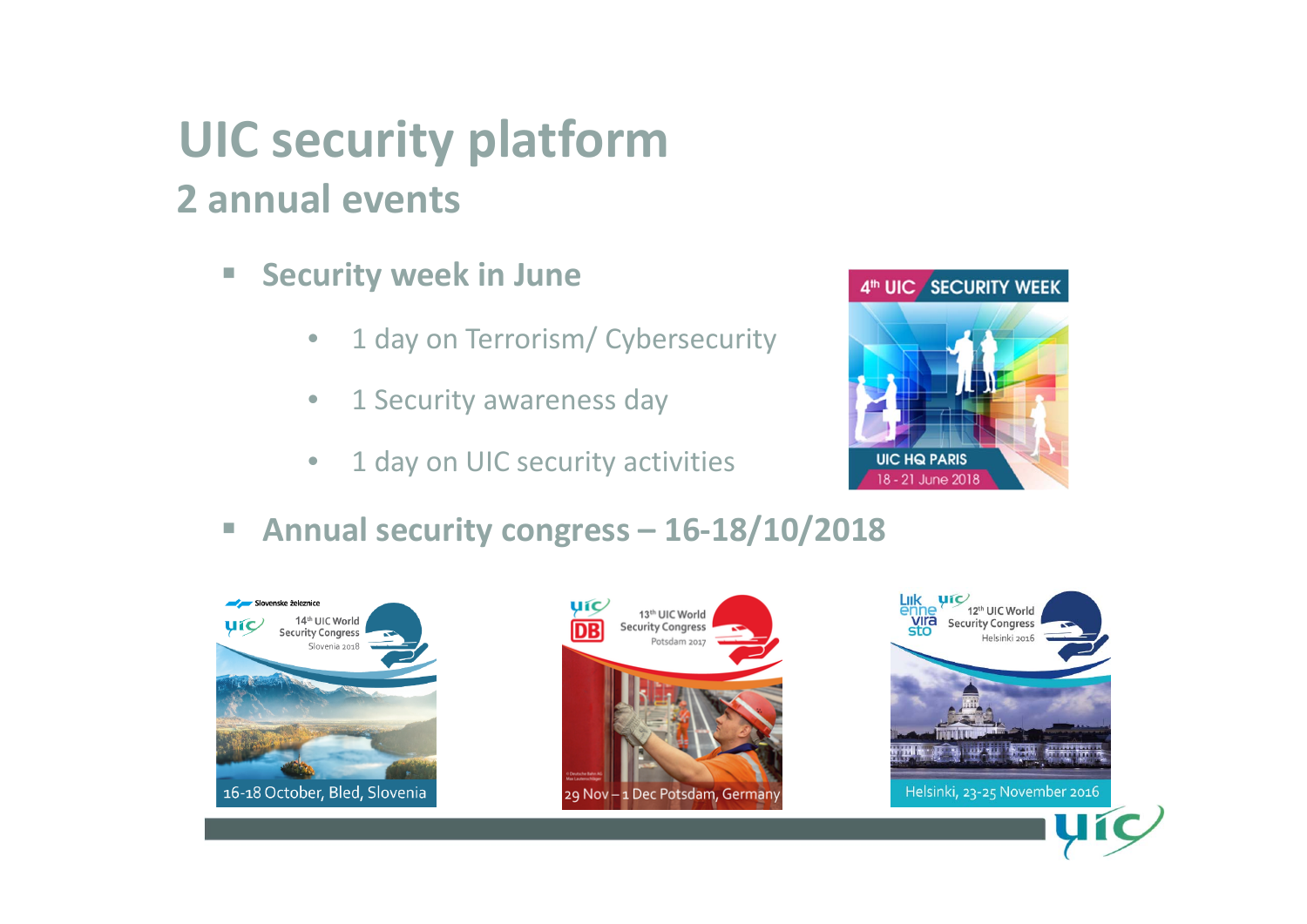### **European projects**

> **interest by building new answers with non ‐rail representatives**

> **interest because the results are available for all UIC members**







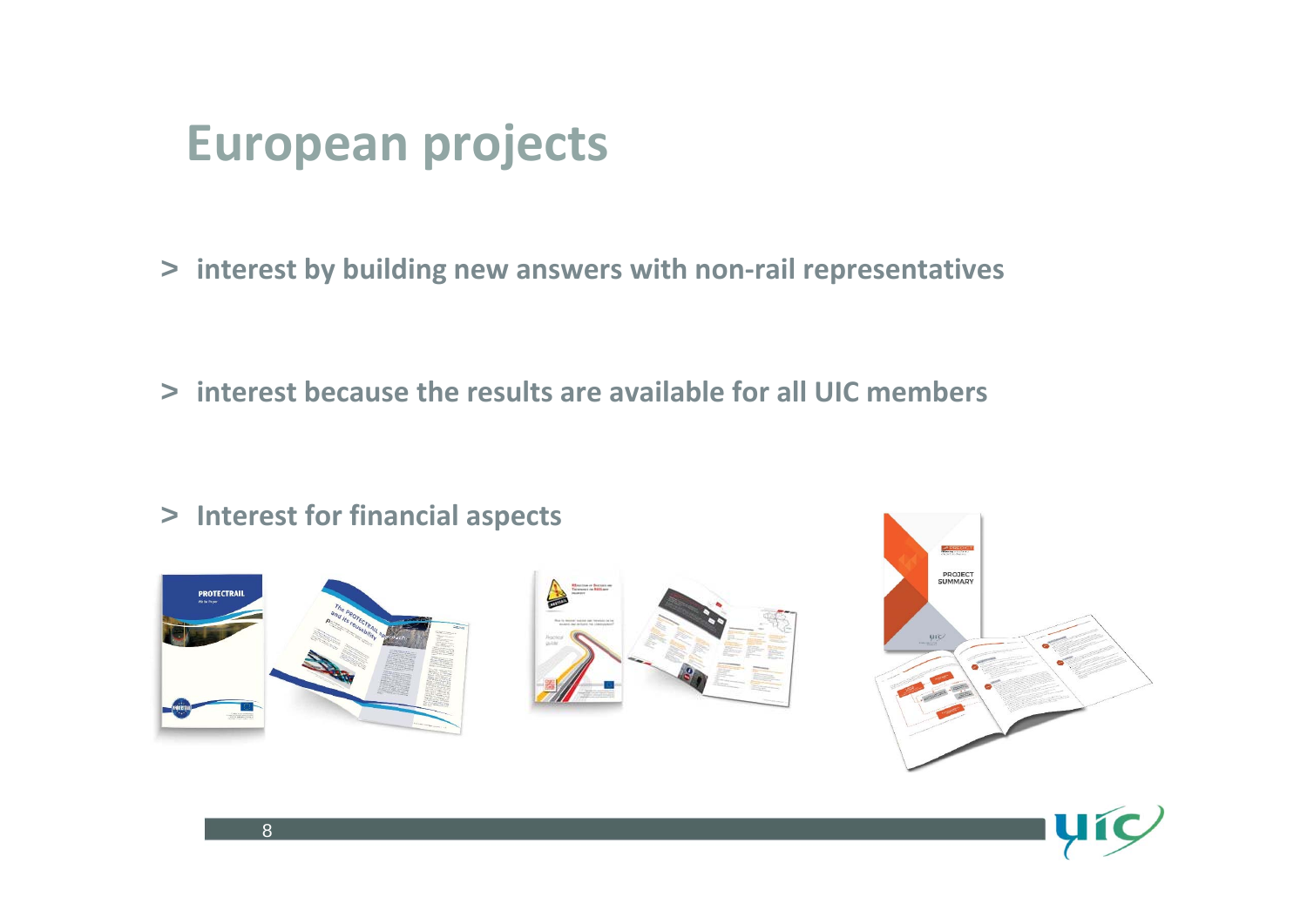# **LEVEL CROSSINGS AT UIC**

#### > **SAFETY UNIT :**

ELCF (European Level Crossing Forum) ILCAD (International Level Crossing Awareness day) Campaign

#### > **RAIL SYSTEM DEPARTMENT :**

Expert group POC ( Proof of Concept) developed in Canada

#### > **SAFER‐LC : EU Funded project complementary to**

- $\bullet$ RESTRAIL EU past project on Suicides and Trespassing
- $\bullet$ ● UIC on-going activities